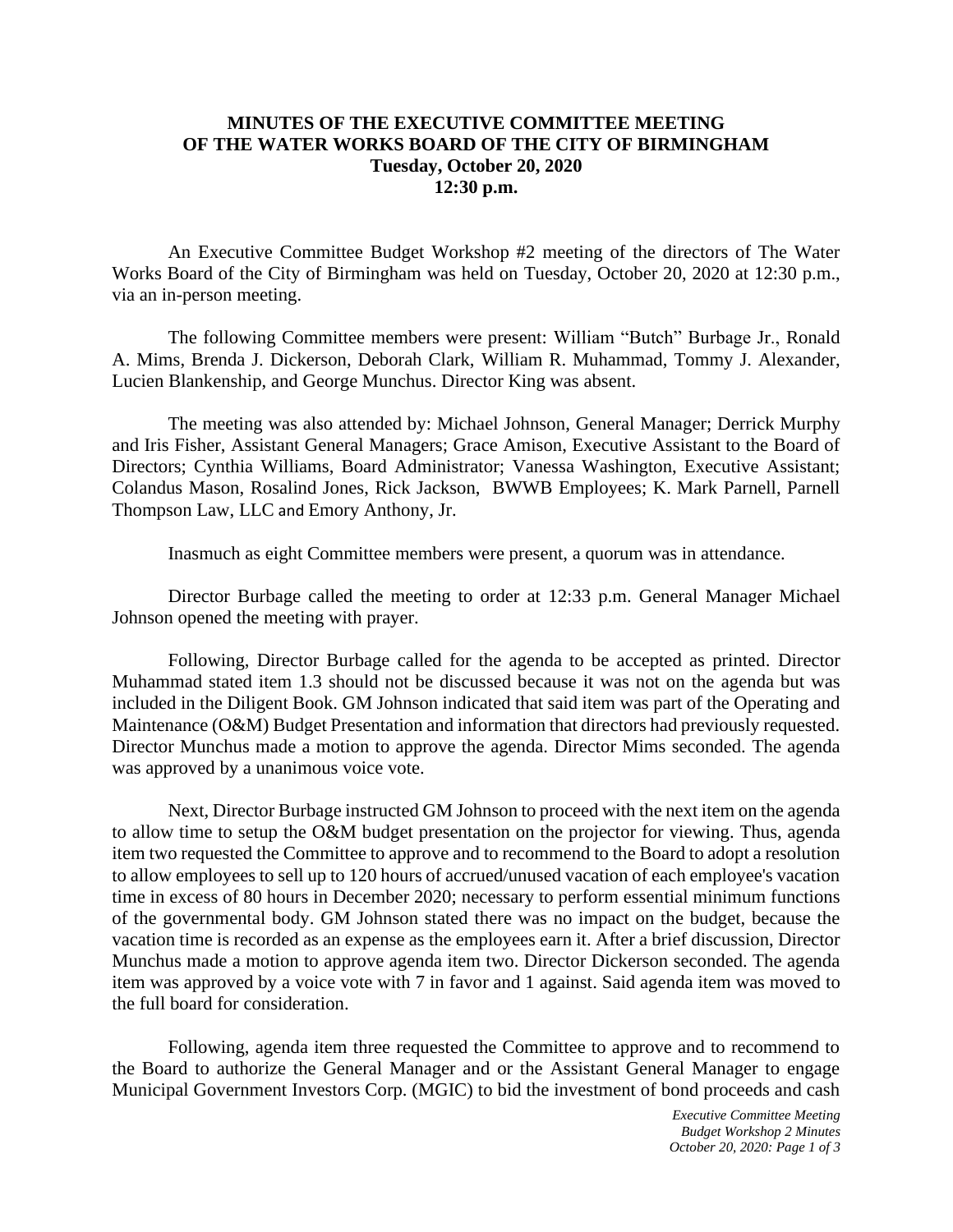reserves up to \$150,000,000.00 and to take all actions and execute such documents as may be necessary to consummate the transactions contemplated therein; necessary to perform essential minimum functions of the governmental body. Director Munchus made a motion to approve agenda item three. Director Dickerson seconded. GM Johnson explained that the board occasionally has funds that need investing. The purpose is to receive a larger amount/better interest rate from the guaranteed investment contract than from treasury securities. He stated any interest on the GIC must go into the fund it came from. Director Muhammad inquired whether GIC funds were subject to the SAFE Act, which GM Johnson answered no. They are 100% collateralized with federal government securities. The agenda item was approved by a unanimous voice vote. Said agenda item was moved to the full board for consideration.

Next, agenda item four requested the Committee to approve and to recommend to the Board a decision to purchase or not purchase the structures and improvements per the Recreational Site Agreement on lot 55 at Inland Lake. Mr. Glenn Peters, who holds the Recreational Site Agreement on lot 55, has a potential buyer, Adam and Lea Henry. The Board must exercise its right of first refusal within 90 days of receipt of the sales contract, which was 8/10/2020. The sales price is \$215,000.00; necessary to perform essential minimum functions of the governmental body. There was much discussion on the topic. GM Johnson stated these structures are typically not purchased by the board. In addition, he does not see the value for its purchase price and is not recommending BWWB purchase the property. Directors asked various questions which were answered by staff and board attorneys. Some concerns were expressed in relation to BWWB purchasing and developing the property, as well as other possible options. GM Johnson explained that the property has limited use. The property is in the watershed. Director Mims made a motion that BWWB forego its first right of refusal and to allow the property to be sold. Director Dickerson seconded. The Committee unanimous agreed to not purchase the property. Said agenda item was moved to the full board for consideration to not purchase the property.

Following, agenda item one requested the Committee to hold its second workshop on the Draft FY2021 Operations & Maintenance (O&M) and Capital Budgets; necessary to perform essential minimum functions of the governmental body. There were no questions regarding the Capital Budget, thus, AGM Fisher presented the O&M budget presentation titled partially *Essential to Life (a copy of which is on file with the Committee meeting book).* She discussed the recommended budget and budget adjustments. Then, Public Relations Manager Rick Jackson was recognized to make a brief presentation. He explained the impact of hiring two employees for his department as opposed to solely using consultants/Agency 54. Per Mr. Jackson, staff engages with vendors directly, provide a different level of customer service, media monitoring and press releases are handled internally and are some of the things that provide savings. He answered questions and concluded his presentation. A director reiterated that Mr. Jackson's presentation was not listed on the Agenda. Another director indicated said presentation should have been presented at a Communications Committee Meeting. Afterwards, AGM Fisher continued with presenting the O&M budget. She discussed debt service coverage. In addition, there was much discussion among the directors regarding a water rate increase and the impact. Director Munchus inquired on how a zero percent rate increase was determined. It was explained that the rate is determined by the RSE model. Per AGM Fisher, zero percent rate increase would cause less PAYGO and extend the time frame to 2028 or 2029 for reaching 70% PAYGO. AGM Fisher concluded her presentation, after addressing concerns and answering questions from the Committee. The directors came to a